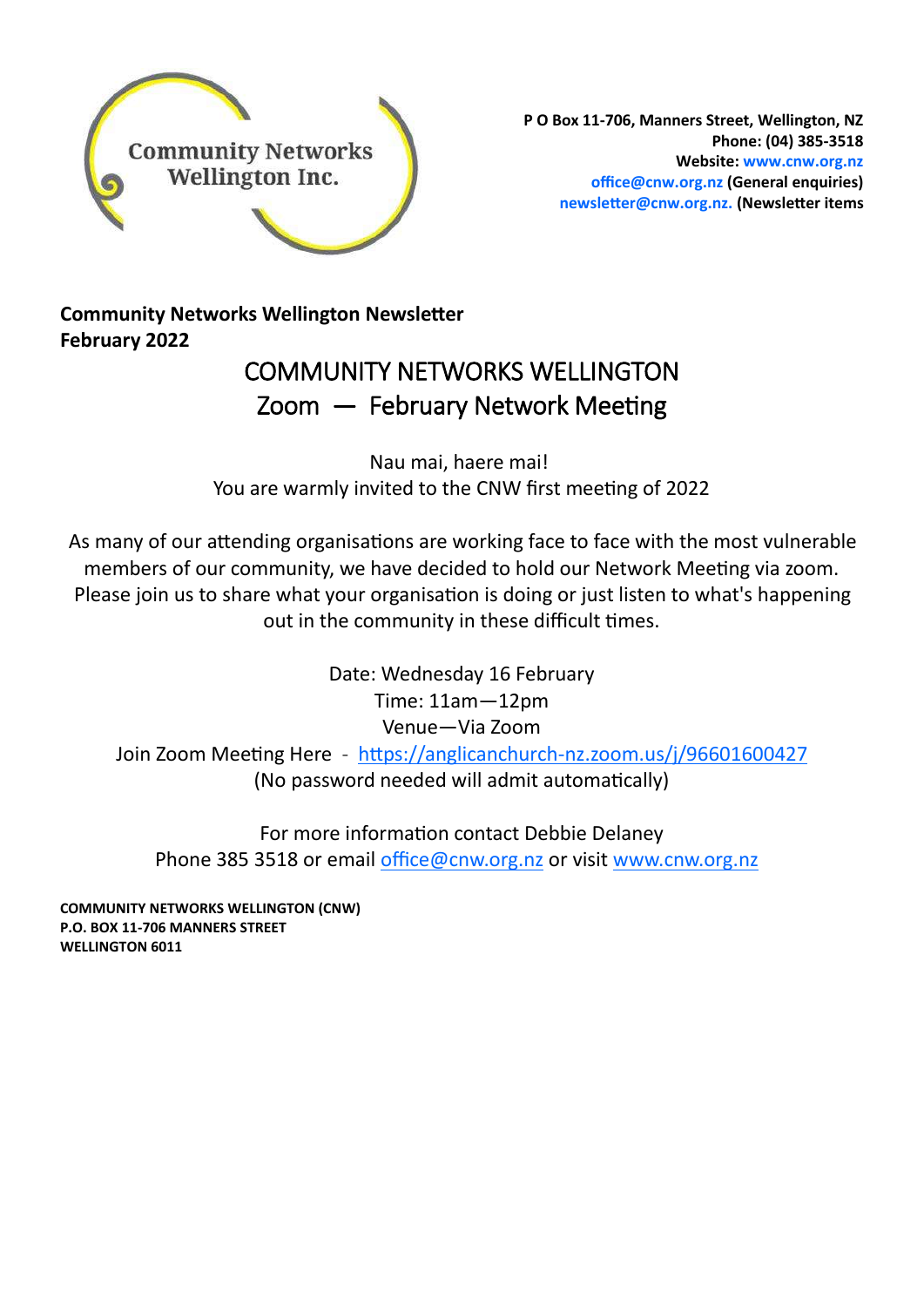### **COMMUNITY NETWORKS WELLINGTON HOME PAGE**

### Has Your Service Delivery Changed Under Red?

New Zealand moved to Alert Level RED at 11.59pm on the 23rd of January. To find out what that means for you and your organisation click here [https://covid19.govt.nz/traffic](https://covid19.govt.nz/traffic-lights/life-at-red/)-lights/life-at-red/

Please remember to let us know if your service delivery will be changing at this new level. To see your current information on our Disruption of service list Click here <https://www.cnw.org.nz/> for any changes or additions email [newsletter@cnw.org.nz](mailto:newsletter@cnw.org.nz)

### CNW Community Mapping is live on our Website, have you checked it out yet?

**\_\_\_\_\_\_\_\_\_\_\_\_\_\_\_\_\_\_\_\_\_\_\_\_\_\_\_\_\_\_\_\_\_\_\_\_\_\_\_\_\_\_\_\_**



You can watch the online tutorial and view your organisation on the map [Here](https://www.cnw.org.nz/community-map.html) If you wish to make changes to your organisations details on the mapping, go to our [Members Page](https://www.cnw.org.nz/cnw-members-page.html) [https://www.cnw.org.nz/cnw](https://www.cnw.org.nz/cnw-members-page.html)-members-page.html and click "Change my mapping detail"

### Introducing the Wellington Regional Skills Leadership Group (RSLG)

\_\_\_\_\_\_\_\_\_\_\_\_\_\_\_\_\_\_\_\_\_\_\_\_\_\_\_\_\_\_\_\_\_\_\_\_\_\_\_\_\_\_\_\_

The RSLG is a government appointed group made up of iwi, industry, worker and community representatives from our region. With their different perspectives of communities and sectors, the group will identify and support better ways of meeting our region's future skills and workforce needs. The group is very pleased to have four iwi/Māori representatives to provide a strong te Ao Māori and local iwi voice in its work.

By June this year the group will have produced its first Regional Workforce Plan. After hearing from many regional players , the group has decided to focus the plan on these areas:

- Maximising the available workforce to meet regional demand.
- Improving awareness of and access to relevant skills development .
- Building connections between employers, educators and workers.
- Building workplaces that are worker-friendly, inclusive and where workers thrive.
- Supporting employment initiatives for young people.

As well as a focus on certain sectors such as health and construction, the plan will pay attention to communities that are under-served with training and employment such as Māori, older workers, and people living with disability.

Importantly, the group will play a key role in coordination of actors and initiatives in the region, to ensure we optimise our resources for the best possible outcomes

In late March the plan will be drafted, and the group will be asking regional stakeholders for their feedback.

For more information about the RSLGs and their work, and to look at some of the Local Insight reports they have done, please go here.

You can contact us at [WellingtonRSLG@mbie.govt.nz](mailto:WellingtonRSLG@mbie.govt.nz) \_\_\_\_\_\_\_\_\_\_\_\_\_\_\_\_\_\_\_\_\_\_\_\_\_\_\_\_\_\_\_\_\_\_\_\_\_\_\_\_\_\_\_\_\_

### More Whānau Facing Mental Health, Housing And Other COVID-19 Related Financial Challenges Financial Mentors Report

January 12, 2022—Press Release FinCap

Financial mentors committed to their communities across Aotearoa are coping with the increased strain created by COVID-19 – but only just.

FinCap is calling for ongoing, sustainable funding for all financial mentors' vital work as new data reveals they're facing increased pressure because of COVID-19, housing issues and mental health.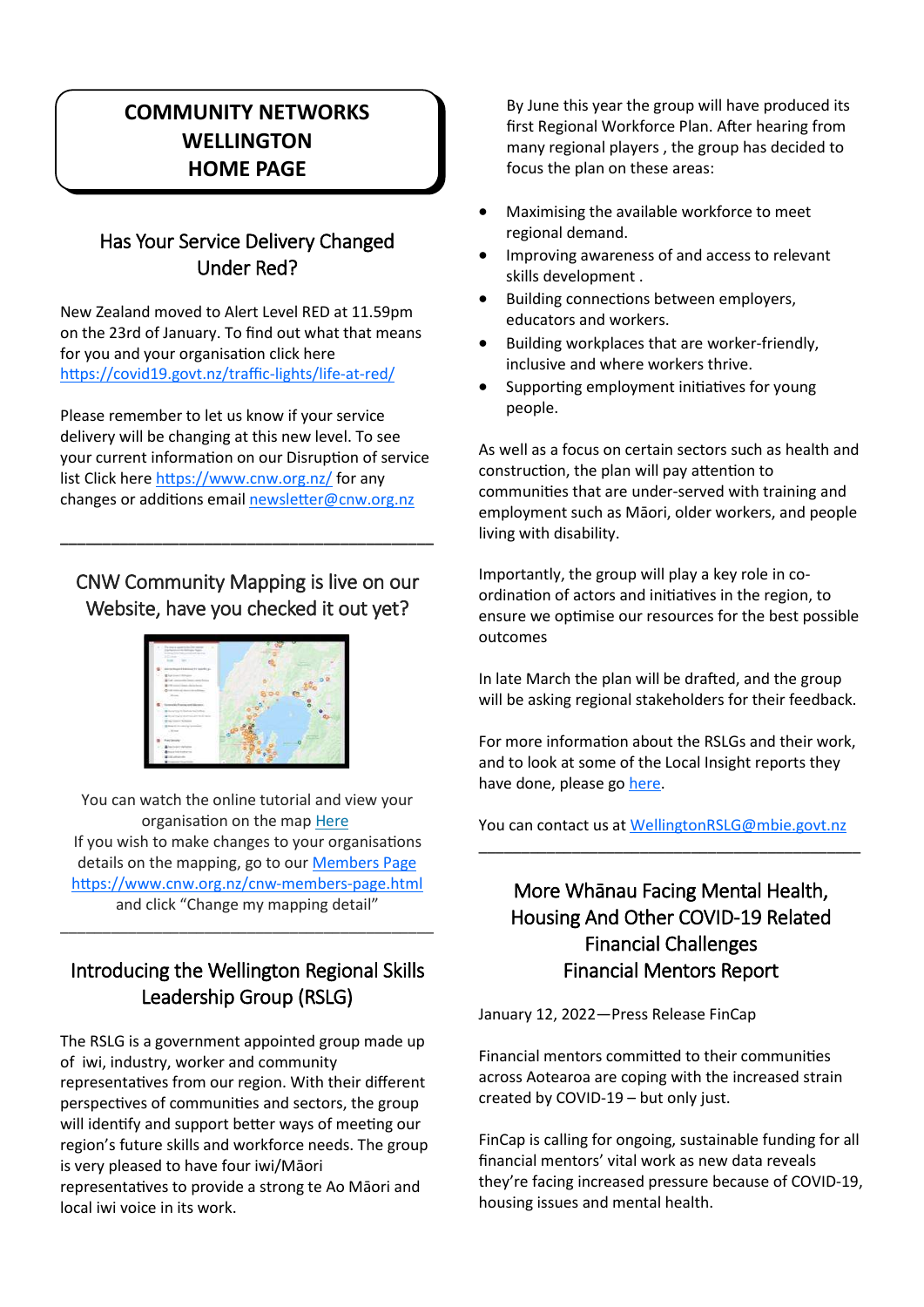A survey run late last year looked to identify the impact of COVID-19 on the workload of financial mentors and on the whānau they support.

FinCap has released the resulting [Impacts of COVID](https://www.fincap.org.nz/wp-content/uploads/2022/01/COVID-19-financial-mentor-snapshot.pdf)-[19 on building financial capability: 2021](https://www.fincap.org.nz/wp-content/uploads/2022/01/COVID-19-financial-mentor-snapshot.pdf)  [snapshot](https://www.fincap.org.nz/wp-content/uploads/2022/01/COVID-19-financial-mentor-snapshot.pdf) today.

"The cases are more complex, with many mental health issues. We have now had to extend the appointment times to two to three hours as opposed to the one to two hours previously," reports a financial mentor.

Work on avoiding eviction due to rent arrears, getting access to emergency housing and costs associated with poor quality rental accommodation were also highlighted by the financial mentors surveyed.

The report finds current funding levels are behind community demand and more than three quarters of our nation's committed financial mentors are working unpaid hours to get results for whānau.

FinCap knows Minister for Social Development and Employment Carmel Sepuloni and the wider Government recognise and support the hard work of financial mentors in our communities.

A [2020 increase](https://www.beehive.govt.nz/release/35m-build-financial-resilience-new-zealanders) in funding for financial mentoring services from the Ministry of Social Development to help with the expected increase in demand with COVID-19 has been a welcome relief for those services. Currently this is scheduled up to June 2022.

Chief executive Ruth Smithers says a commitment to ongoing, sustainable funding for all financial mentors will see them able to continue focusing on what's important – the whānau they support.

"People working with financial mentors are often facing challenges that significantly undermine their wellbeing. The brilliant support financial mentors provide see many whānau overcome these issues and get back to what they do best in our local communities," she says.

"Some services receive no funding and many are working extra unfunded hours. Looking for funding to make the support they provide viable means more stress and constraints on their time sharing valuable expertise with the people who need them most."

Ruth expects workloads to increase significantly going forward and creating a resilient sector means financial mentors will be able to continue to support

those in need. She looks forward to working with the Government to make sure financial mentors continue to go from strength to strength with their mahi in 2022. "[Reports in recent days](http://www.voxy.co.nz/business/5/397529) of around two-thirds of those in work giving a poor rating to their own financial capability to manage a three-month period without work are concerning. This highlights the need for sustainably funded expert financial mentors ready to go on the ground."

*Content Sourced from [scoop.co.nz](http://www.scoop.co.nz/)*

### Put Forward A Local Hero

\_\_\_\_\_\_\_\_\_\_\_\_\_\_\_\_\_\_\_\_\_\_\_\_\_\_\_\_\_\_\_\_\_\_\_\_\_\_\_\_\_\_\_\_\_

Nominations for the 2022 Porirua Civic Awards are now open. The awards, which recognise outstanding volunteer work in the community, will take place at a special ceremony on 17 May.

"The Porirua Civic Awards acknowledge and honour the massive impact our volunteers are making in our city – their work is especially valued in these challenging pandemic times," says Porirua City Mayor Anita Baker.

"I want to urge everyone to take the time to nominate our local legends who are the embodiment of the Porirua spirit – those who jump in to help and support the different needs in our community without asking anything back.

"The nominees we've had in previous years are inspiring due to the leadership, sacrifice, devotion they display. It makes me proud to see those nominations come in."

Mayor Baker says that the awards are a high-profile way to recognise the varied and important work volunteers carry out, with more than 100 residents receiving them since they were first introduced in 1993. People can be nominated for volunteering in the areas of the environment, children and young people, social services, cultural activities, recreation, the arts, older adults, education, other suitable services.

"From helping to fundraise for neighbourhood support and residents' associations, our Rotary and Lions clubs, to running community events, there is so much that happens in our city that just wouldn't be possible without the time they give." .... [Read More](https://community.scoop.co.nz/2022/01/put-forward-a-local-hero/)

Entries close on 21 February. Details of the awards, a guide on how to make nominations, and the nomination form, are available from the Porirua City website: [https://poriruacity.govt.nz/civic](https://poriruacity.govt.nz/civic-awards)-awards.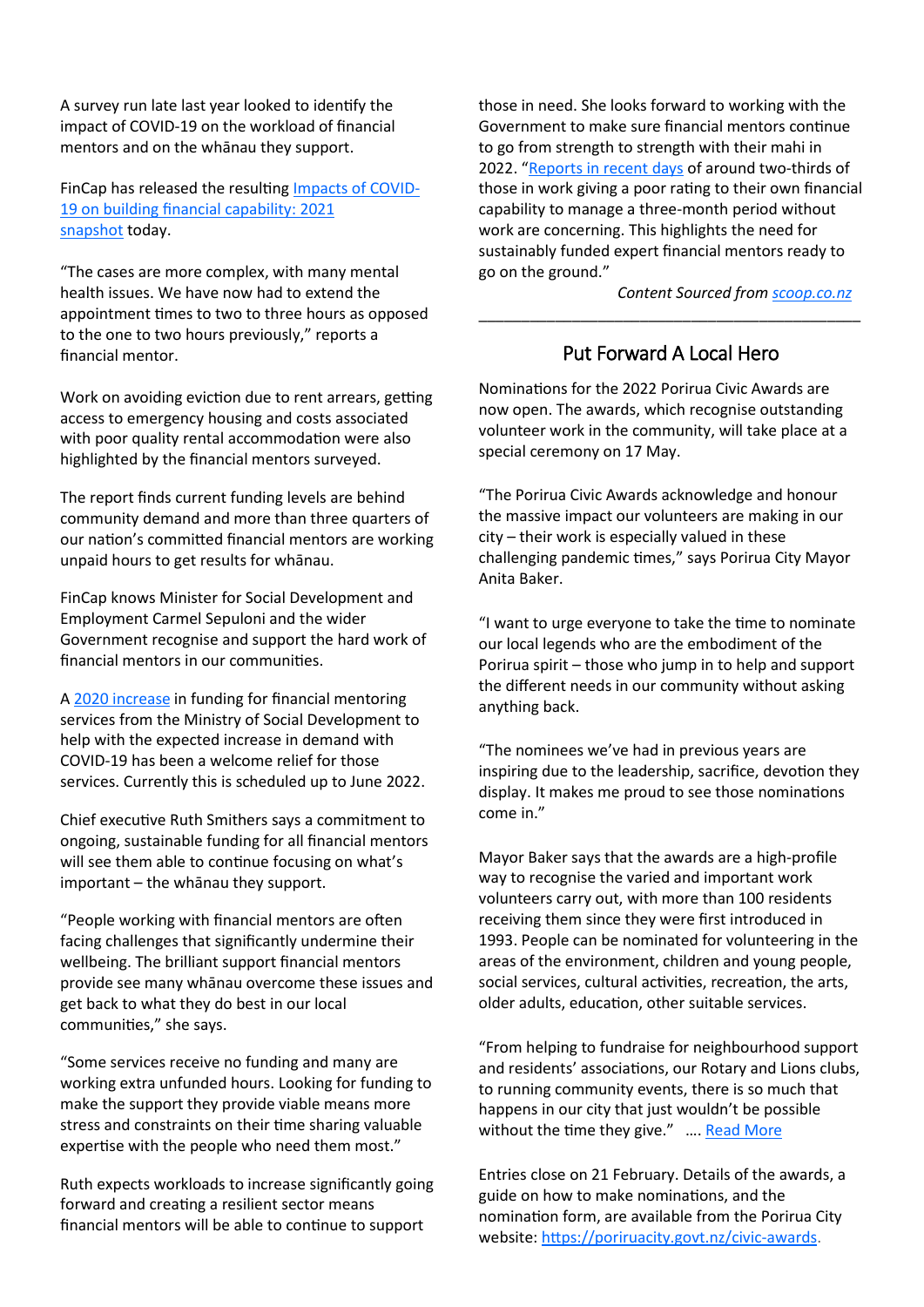### **NOTICES**

### Be prepared for COVID-19

Everyone, whether vaccinated or unvaccinated, should prepare for what to do if they get COVID-19. Everything you need to know, and helpful resources to help you and your household make a plan, can be found at [covid19.govt.nz.](https://govt.us8.list-manage.com/track/click?u=ea258b1df943178660013ccd9&id=50a4c26d1a&e=f2e539580b)

### New Research Brief: Tiny Houses

\_\_\_\_\_\_\_\_\_\_\_\_\_\_\_\_\_\_\_\_\_\_\_\_\_\_\_\_\_\_\_\_\_\_\_

Tiny houses are a big topic. The Parliamentary Library has produced an overview summarising key information and guidance for people building and buying tiny houses around New Zealand. This includes information around when a tiny house on wheels is a vehicle, when it may need building consent, and other thorny issues you might come across. [Read the brief here.](https://www.parliament.nz/en/pb/library-research-papers/research-papers/library-research-brief-tiny-houses-in-new-zealand/)

The Library produces research on interesting and varied topics of relevance to Parliament. You can find all research papers on Parliament's website along with other products from the Library such as electorate profiles and the monthly economic review. [Find them here.](https://www.parliament.nz/en/pb/library-research-papers/)

### Community Law drop in Newtown

\_\_\_\_\_\_\_\_\_\_\_\_\_\_\_\_\_\_\_\_\_\_\_\_\_\_\_\_\_\_\_\_\_\_\_\_\_\_\_\_\_\_\_\_

#### **Fortnightly in 2021**

[Facebook event](https://www.facebook.com/events/1209909186165246/?)

Free confidential legal advice with a rōia / lawyer from Community Law. No appointment necessary. First and third Wednesday of the month ONLY. Starts 19th January 2021.

### Resources about New Zealand Parliament

\_\_\_\_\_\_\_\_\_\_\_\_\_\_\_\_\_\_\_\_\_\_\_\_\_\_\_\_\_\_\_\_\_\_\_\_\_\_\_\_\_\_\_\_

[Parliament's Resource Hub](https://www.parliament.nz/en/visit-and-learn/resources-about-new-zealand-parliament/) is now live on Parliament's website and has direct links to the variety of educational resources hosted across the platform. This places all the resources in the same place, which can be easily shared publicly!

You can now see at a glance what resources are available in various languages, EasyRead, and NZSL.

### Paul Eagle MP Electorate Clinic

**Wednesdays 1 - 3pm Newtown Community Centre Starting 2nd February 2022**

Do you have issues with housing, immigration or anything else you need to discuss with your local Member of Parliament's office? They are there to help. Starting 2nd February 2022.

Want to find out more, contact Call 04 389 4786 or email [info@newtowncommunity.org.nz](mailto:info@newtowncommunity.org.nz)

### CNA Conference 2022: The Engine Room Where All The Mahi Happens

\_\_\_\_\_\_\_\_\_\_\_\_\_\_\_\_\_\_\_\_\_\_\_\_\_\_\_\_\_\_\_\_\_\_\_\_



CNA is thrilled to kick off the year with our 2022 Conference – The Engine Room: Where All the Mahi Happens on **February 24th -25th at the James Cook Hotel Grand Chancellor, Wellington.** We have developed an exciting program that balances the freedom to network and collaborate as well as coming up to speed on three important emerging issues in our sector: the Incorporated Societies bill, the Local Government Review and the Impact of Future Technology on community organisations!

We will also be running collaborative events to facilitate networking and interaction amongst attendees, maximizing discussion, relationship-building and information sharing throughout the sector. Last but not least, we will be launching our much anticipated online **[Tick For Governance course](https://www.communitynetworksaotearoa.org.nz/tickforgovernance)** at the end of Day One - this course platform is a fun, easy and engaging online learning experience that has been developed to help you and your community organisation learn and be recognised for good governance skills and practices. **We would love for you to join us!**

We can't wait to see you there in person, or online, dependent on the Traffic Light Levels. [Register for Conference 2022, see our Traffic Light](https://www.communitynetworksaotearoa.org.nz/conference-2022)  [Level contingency plan and learn more!](https://www.communitynetworksaotearoa.org.nz/conference-2022)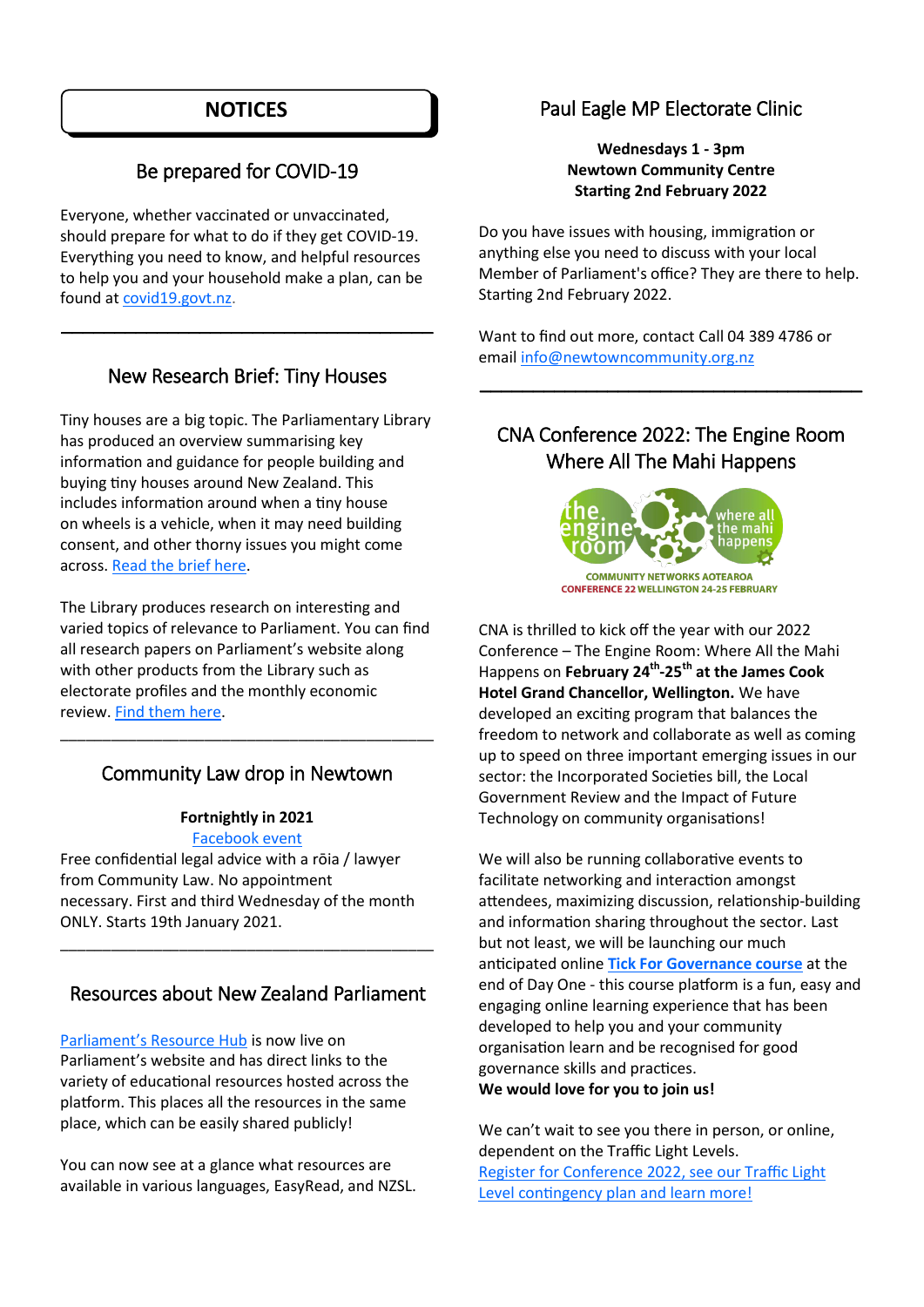

### **Struggling to retain and manage volunteers?**

Meet Be Collective - the team changing the way volunteers connect with the causes they care about.

"We're a social enterprise committed to lifting community organisations into the digital age," says Be Collective New Zealand Director, Chis Hooper. "Our mission is to mobilise a new generation of volunteers online."

Be Collective is reimagining ways to engage, connect and give in the community in an effort to encourage more people to volunteer.

How does it work? Be Collective brings communities together by making it easier to partner and share opportunities, organise volunteer effort and reward the people who show up time and time again for the causes they care about.

Why consider Be Collective? Be Collective is a B Corp certified social enterprise backed by philanthropy meaning the team make the most of private sector technology for social good. A big part of what Be Collective is about is building the credibility and visibility of volunteer effort - enabling volunteers to track, measure and report their activity through a verified social CV and social impact report. Be Collective offers users a suite of smart analytics and reporting that allow organisations to take their volunteer experience to the next level with advanced and custom reporting.

#### What are people saying about Be Collective?

Rotorua Trust Chairman, Stewart Edward, says Be Collective is a fantastic initiative that streamlines the process of connecting volunteers with organisations:

"In Rotorua we are starting to see a groundswell of support for new ways of managing volunteer effort, and Be Collective adds to that movement. Volunteers are becoming few and far between and this platform is a great way to connect people."

#### Volunteer Nelson Manager, Gordon Oldfield says:

"People are busy, and increasingly want to give pockets of time to multiple causes, rather than a set shift for one organisation once a week. Be Collective makes it really easy for people to look for opportunities that suit their interests and availability."

#### Interested in learning more?

Get in touch with our team at newzealand@becollective.com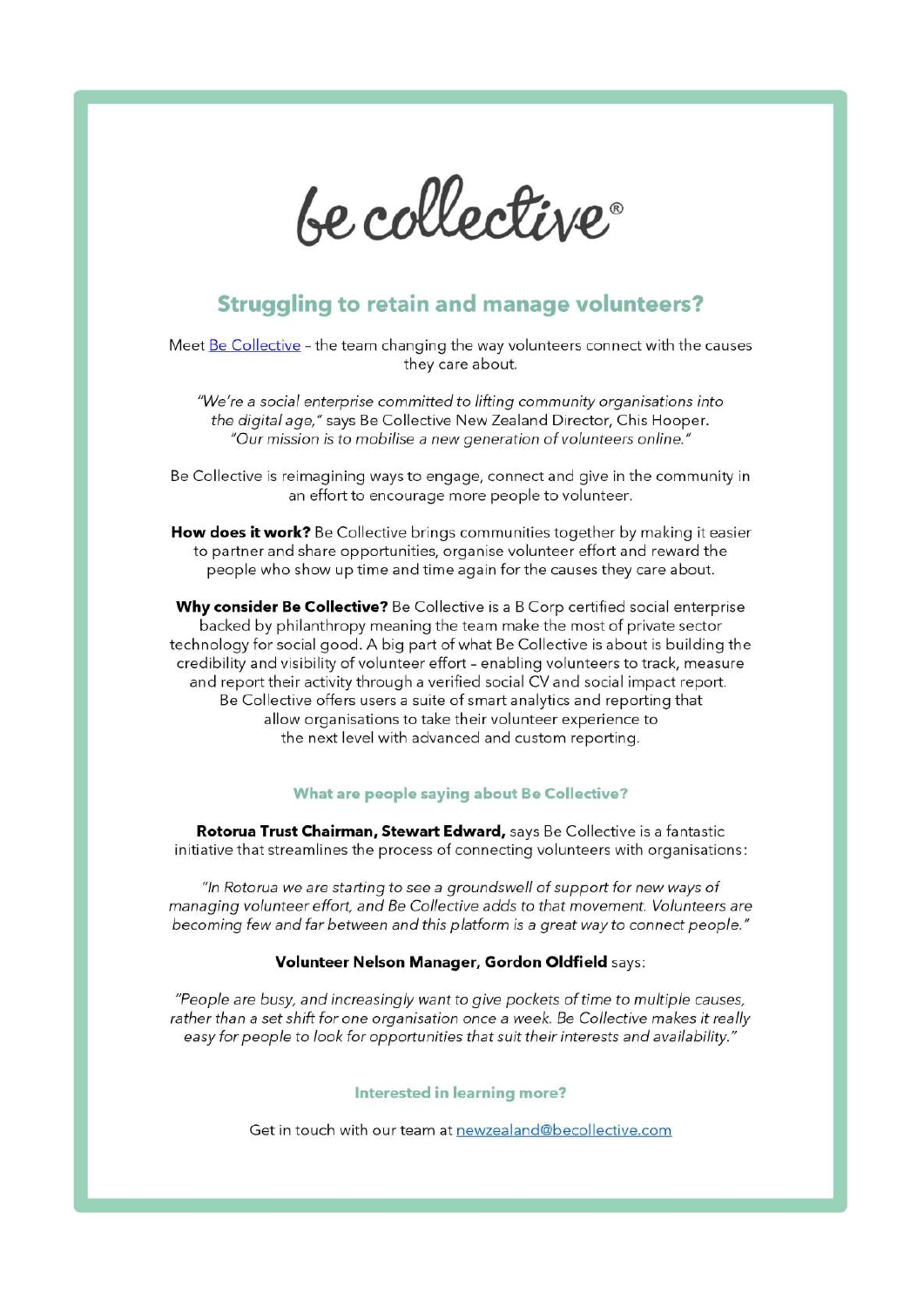### Help WCC Improve the Central City

As part of the Pōneke Promise, Wellington City Council want to hear your feedback so we can keep making improvements to the central city and make it an inviting space for everyone to enjoy.

While you're out enjoying the sunshine, take a look around and let us know where you feel safe, or where you think we need to focus our efforts to improve safety and accessibility in the central city.

[Use our safety survey and map to tell us what you like](https://govt.us8.list-manage.com/track/click?u=ea258b1df943178660013ccd9&id=1273442c88&e=f2e539580b)  [or don't like about a location,](https://govt.us8.list-manage.com/track/click?u=ea258b1df943178660013ccd9&id=1273442c88&e=f2e539580b) and see what other people are saying

### Sustainability Trust Install EV Chargers

\_\_\_\_\_\_\_\_\_\_\_\_\_\_\_\_\_\_\_\_\_\_\_\_\_\_\_\_\_\_\_\_\_\_\_\_\_\_\_\_\_\_\_\_\_

Thinking about installing an EV charger at your home? Well, not all EV chargers are created equal. Here at the Trust, we've done our homework and have selected the best model for home use - one that is designed to balance power load safely and intelligently (yes, so you can boil your jug and charge your car at the same time).

The INCH home charger is:

- dynamic, meaning it senses power use and adjusts charge level when needed
- intuitive, because it remembers your charging habits and predicts accordingly
- three to four times faster than a three-pin trickle charger
- digital and future-proofed, because you can upgrade it through software updates.

If you've got an EV or you're thinking about getting one, you can book a free assessment with one of our qualified Home Performance Advisors to see if your home is EV charger ready. Sound good? Ready to book? [Check out our EV install service here.](https://sustaintrust.us16.list-manage.com/track/click?u=e3ea40b79a9c26edd1e13c2bc&id=c10c22b542&e=8d1044af44)

> Sing! Community Choir 7 - 9pm Tuesdays

\_\_\_\_\_\_\_\_\_\_\_\_\_\_\_\_\_\_\_\_\_\_\_\_\_\_\_\_\_\_\_\_\_\_\_\_\_\_\_\_\_\_\_\_\_

Starting 8th February [Facebook](https://www.facebook.com/SINGCommunitychoirNZ) event

SING! Community Choir is a wonderfully fun opportunity to sing classic pop songs from Adele to The Beatles, with others who may have only ever previously sung in the shower! Contact Tutor ANJI for info on fees & how they do what they do [singchoirs@yahoo.co.nz](mailto:singchoirs@yahoo.co.nz)

### 2022 Karori Liaison Meetings Karori Community Centre

4th Monday at Karori Community Centre Room1 12.30pm—1.30pm

28 February 28 March No Meeting in April (Anzac Day) 23 May 27 June 25 July 22 August 26 September No Meeting in October (Labour Day) 28 November

### ALL WELCOME \_\_\_\_\_\_\_\_\_\_\_\_\_\_\_\_\_\_\_\_\_\_\_\_\_\_\_\_\_\_\_\_\_\_\_\_\_\_\_\_\_\_\_\_\_



### Soup Fridays at Newtown Community Centre

Fridays, 12pm-1pm [Facebook event](https://www.facebook.com/events/635357147782903)

Come join your community for top notch banter, free soup and salad! Sometimes it goes quickly - so we recommend turning up closer to 12pm. You're always welcome to stay and wash up the dishes or put away the tables and chairs. All welcome! [Contact us](mailto:info@newtowncommunity.org.nz) with any questions. Starts Friday 4th February!

### Co-dependents Anonymous

\_\_\_\_\_\_\_\_\_\_\_\_\_\_\_\_\_\_\_\_\_\_\_\_\_\_\_\_\_\_\_\_\_\_\_\_\_\_\_\_\_\_\_\_\_



Thursdays 7 -8 pm [Website link](http://www.coda.org/)

Co-Dependents Anonymous is a twelve-step program for people who share a common desire to develop functional and healthy relationships.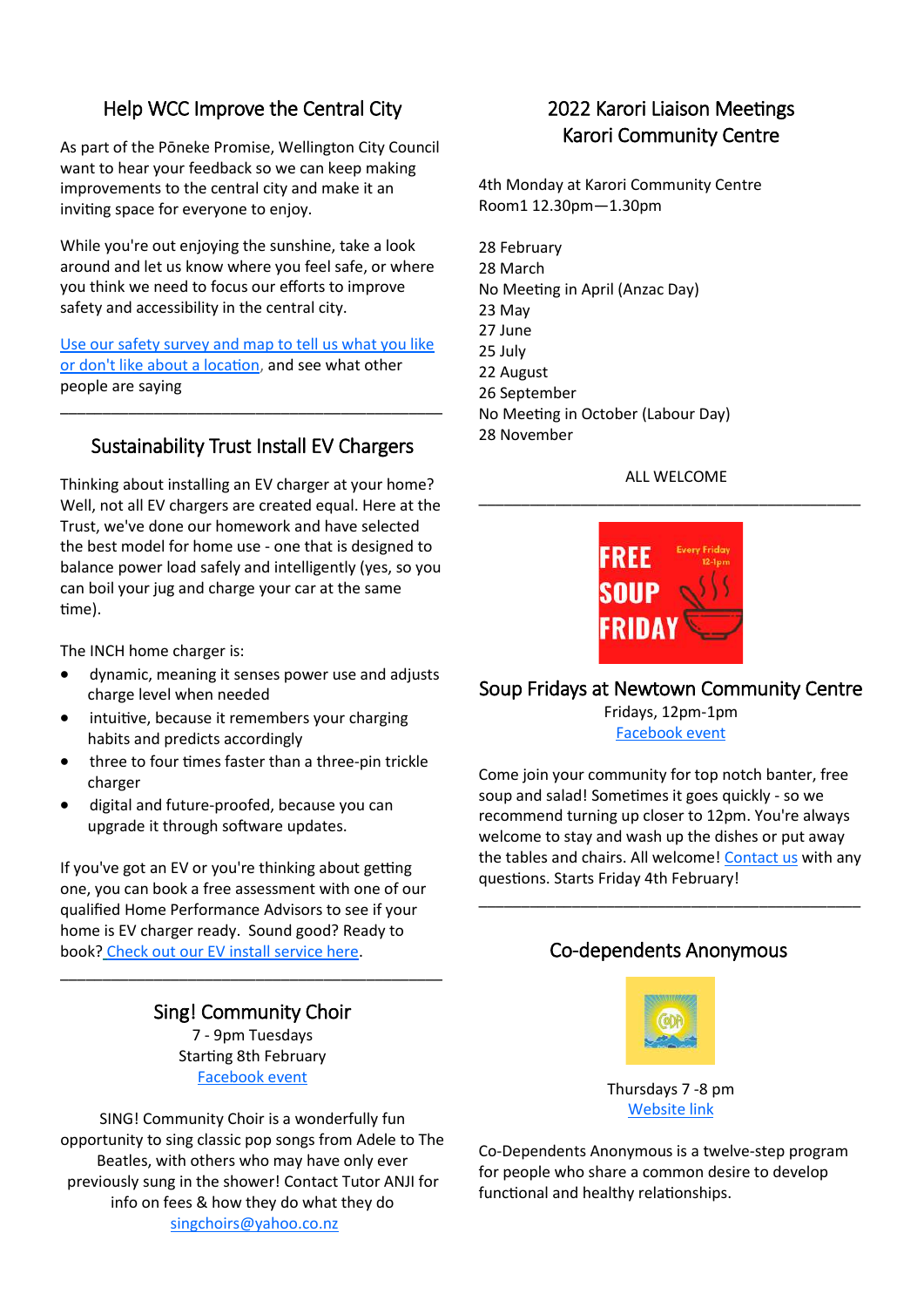## 16 February - 2 March 2022

# **VINCENTS GALL**

**WILLIS ST VILLAGE, 5 / 148 WILLIS ST** 

### **OPENING NIGHT WEDNESDAY 16TH FEBRUARY 5:30PM** (Vaccine pass required for entry)

enquiries: ph 4991030

vincentsartworkshop@xtra.co.nz

www.vincents.co.nz







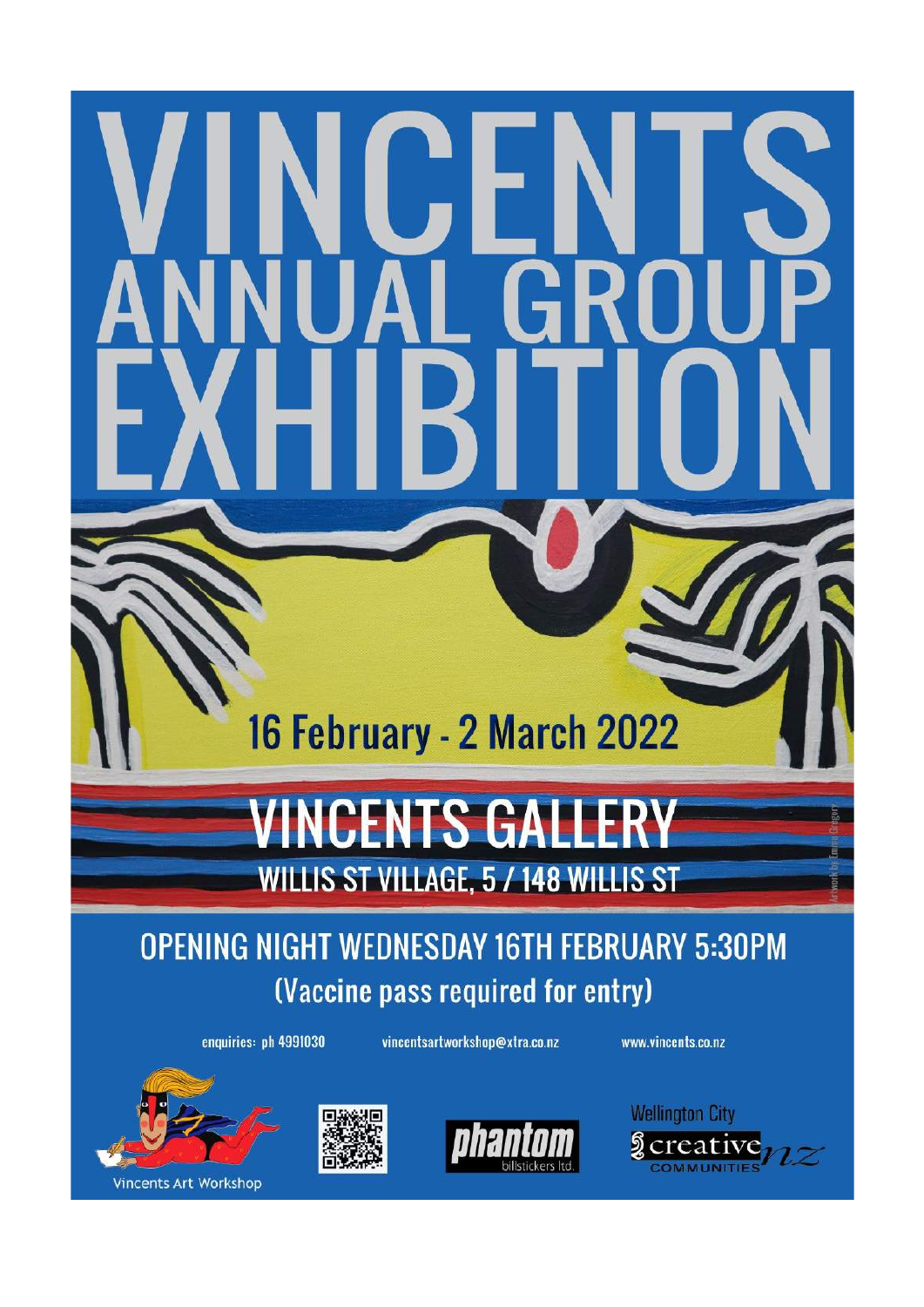### **TRAINING OPPORTUNITIES**

### Karaehe Kaewa (wandering classroom)

Karaehe Kaewa (wandering classroom) is a virtual classroom that recreates an in-person visit to Parliament through a Zoom classroom environment. Any New Zealand schools can take part in Karaehe Kaewa by connecting students to Parliament from anywhere in the country without leaving the classroom or a students' home.

In this 45-minute virtual educational visit, students work with an educator to learn how Parliament works and how they can participate in social actions at Parliament from the very rooms where our laws are formed.

In December 2021 15 online programmes were delivered to students across New Zealand. More than half from schools that have never visited Parliament.

### Samaritans New Volunteer Training Course

\_\_\_\_\_\_\_\_\_\_\_\_\_\_\_\_\_\_\_\_\_\_\_\_\_\_\_\_\_\_\_\_\_\_\_\_\_\_\_\_\_\_\_\_

Samaritans New Volunteer Training Course starts Saturday 19 March – Do others tend to tell you about their problems? Are you someone who can listen without judging? If so, you could make a great Samaritans telephone helpline volunteer giving support to our callers.

Our next new volunteer training course begins on 19 March at our premises in Thorndon. We would love to invite you to attend an information session in February. For more info, please contact Tina Francis on 021 294 0036 or [wellington@samaritans.org.nz](mailto:wellington@samaritans.org.nz)

### Seniors, sign up to be Appy

\_\_\_\_\_\_\_\_\_\_\_\_\_\_\_\_\_\_\_\_\_\_\_\_\_\_\_\_\_\_\_\_\_\_\_\_\_\_\_\_\_\_\_\_

Learn how to use apps on your smartphone, tablet or computer safely and make life simpler – for free!

Sign up for a Appy Seniors session at He Matapihi Library to learn how to use apps like SuperGold, various online banking sources, WhatsApp, Google Maps, online grocery shopping, TradeMe and more.

Sessions will take place on Thursdays, 10.30am-11.30am, between 3-24 February, at He Matapihi Molesworth Library.

Spaces are limited so [be sure to book your seat.](https://govt.us8.list-manage.com/track/click?u=ea258b1df943178660013ccd9&id=173effb16c&e=f2e539580b)

### Steady As You Go Exercise Classes For Seniors

Steady as You Go Falls Prevention Exercise Classes are designed to improve strength and balance and help prevent a fall.

The classes improve balance and leg strength, flexibility, general fitness and wellbeing, and are a great way to meet new people.

Classes consist of a combination of sitting, standing and walking exercises, and take around an hour.

\*Vaccine pass required for all classes.

For a full list of Steady As You Go classes around the Region, [click here.](http://m.vega.works/ls/click?upn=d4TiXLz3k8dHMWJzD0xYYIfQknAoEdJkInHIbFF3ElfxSuFcLeXZTaZ5KOJ2IwudIGBfBmabjjNCyzXNw-2Be88Q-3D-3D5vK2_j1NY4tOmgW5cyg1YOSgxqiE-2F5rr3VHSPnGlYSfSv69zgF6EvYmfVqno1ILedXIQRv6SfE3uYhatMYA-2FBUcF8A4gdxPKtaaE7l-2BrhF7Vtq811JVer-2BYYA)

### \*\***BRAND NEW CLASS - LOWER HUTT**!\*\*

When: First class at 10:30 am on Tuesday 1 February Where: The Dowse Museum, 45 Laings Road, Hutt Central

Our most recent new classes...

### **MIRAMAR**

When: Thursdays at 11 AM (restarts 20 January 2022) Where: Miramar & Maupuia Community Centre, 27 Chelsea Street, Miramar

### **THORNDON**

When: Fridays at 1:30 PM (restarts 28 January 2022) Where: Loaves & Fishes, Wellington Cathedral of St Paul, 2 Hill Street, Thorndon

### **JOHNSONVILLE**

When: Tuesdays at 1 pm (restarts 11 January 2022) Where: Johnsonville Uniting Church, 18 Dr Taylor Tce

For further information, Contact Age Concern email: [info@ageconcernwellington.org.nz](mailto:info@ageconcernwellington.org.nz?subject=SAYGO%20CLasses) or call 04 499 6648.

Click [HERE](http://m.vega.works/ls/click?upn=d4TiXLz3k8dHMWJzD0xYYPB3C7J6nc8XOInJ2qXtd18YMoC3eB-2F9t2sRkUG-2BevwpNuBBAsu-2BMKd3PKPmJlkKCUAoC42CSbbfR81isF-2FIA-2BvKkfgb7IQuDA3c2CXC3XtTHdE-2Br0XtxxM9VJH0jTgvYAg-2FgdOZBlaWIJG6u0MQlT4-3DBH6h_j1NY4tOmgW5cyg1YOSgxqiE-2F5rr3) to watch a video of what to expect at a SAYGO class.

### **ONLINE - LIVE-STREAMED STEADY AS YOU GO EXERCISE CLASS**

The live-streamed Steady as You Go exercise class on Wednesdays restarts next week (26 January 2022). Call 04 499 6648 for more information, or click here to [register.](http://m.vega.works/ls/click?upn=d4TiXLz3k8dHMWJzD0xYYBYr-2F66ZVE-2FDwK7EmEjiyDXGkUzschDWUOJV8Aw34uVpzqcr1RABFM5TlWd126xq3hnZnR1-2FbsXqFeyTsTQZeGk1WBrz64TRdaUQOBoQTh96Jpa4afZcSsUvBERGptK7bA-3D-3DG67I_j1NY4tOmgW5cyg1YOSgxqiE-2F5rr3VHSPnGlYSfSv69zgF6EvYmfVqn)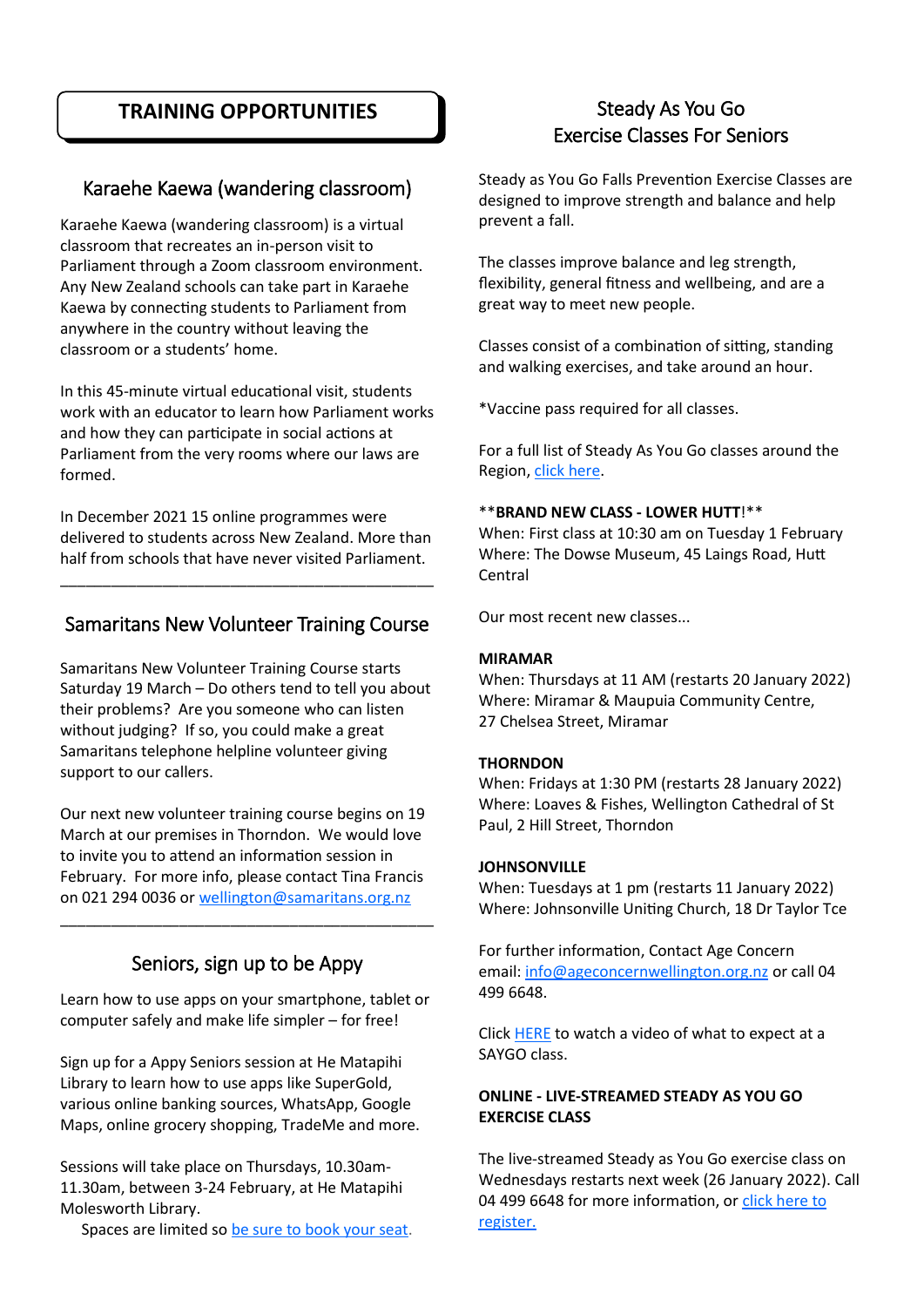### $\overline{\mathsf{compass}}$



### **Solution-Focused Brief Therapy**

### A Three-Day Intensive Training

### with Michael Durrant

The Solution-Focused Brief Therapy approach immediately appeals to many practitioners because it is considered conceptually very simple; however, it is easy to underestimate the discipline that the approach requires in order to be used effectively. Practitioners rapidly discover that SIMPLE does not necessarily mean EASY! We often joke that "there are only three questions" in Solution-Focused Brief Therapy, but those three questions demand a focus and a way of listening that is very different from the way most of us were trained.

This three-day intensive will do more than just introduce participants to Solution-Focused ideas; it will IMMERSE them in it! This is a "hands-on" course, grounded in the reality of peoples' work with clients. The course will discuss the major components or tools of the Solution-Focused approach in detail. Case examples and video examples will be used to demonstrate the various ideas and techniques in detail. These will not be "video highlights"; we will examine the process of counselling sessions, including bits that didn't work so well. Exercises, group discussions and role-plays will allow participants to experience the ideas and to experiment in a friendly environment.

#### The course is open to anyone but will be particularly suited to:

- People who have had some exposure to Solution-Focused ideas and would benefit from more systematic training
- People who have attended an introductory seminar in the past and who wish to pursue more focused trainin
- People who are interested and willing to explore a therapeutic approach that offers real hope to clients but some uncertainty to practitioners.

Michael Durrant is the director of the Brief Therapy Institute in Sydney and previously a faculty member in Education and Social Work at the University of Sydney. A Psychologist and an author with an international reputation in Solution-Focused Brief Therapy. Michael consults with agencies and teams in Australia and overseas and has presented more than 750 professional training workshops throughout the world. His vast knowledge of this subject combined with his engaging presentation style ensure that this is a program not to be missed for anybody wanting to gain a more in-depth understanding of this approach.

This training will be delivered live and in person by Michael if COVID restrictions allow. If not, it will proceed using our Interactive Livestream Technology.

| Date:           | Tuesday 1st March To Thursday 3 <sup>rd</sup> March 2022 (Please note the date and venue have changed from what was previously advertised) |
|-----------------|--------------------------------------------------------------------------------------------------------------------------------------------|
| Time:           | 9:00am - 4:00pm (3:00pm finish on the final day)                                                                                           |
| <b>Where:</b>   | Willis Hotel, 355 Willis Street, Te Aro, WELLINGTON                                                                                        |
| Cost:           | Only \$749: Price includes lunch and tea break catering and presentation notes                                                             |
| <b>Queries:</b> | Contact the Compass Seminars team on 06 7591647 or office@compass.ac.nz                                                                    |
|                 | Registration confirmation & invoice/receipt will be sent by email (please provide below)                                                   |

| Registration form for "Solution-Focused Brief Therapy" 1st - 3rd March 2022 - Wellington |                                                                    |  |
|------------------------------------------------------------------------------------------|--------------------------------------------------------------------|--|
| <b>Register Today!</b>                                                                   |                                                                    |  |
| Choose from one of these options:                                                        | Position:                                                          |  |
| Register online at: www.compass.ac.nz                                                    |                                                                    |  |
| See website for Terms of Trade                                                           |                                                                    |  |
| Email the required details to:                                                           |                                                                    |  |
| office@compass.ac.nz                                                                     |                                                                    |  |
| Post to: Compass Seminars,<br>PO Box 18018, New Plymouth 4360                            |                                                                    |  |
| <b>Vaccine Pass required for attendance</b>                                              | \$749 (incl GST) Seminar fee enclosed (payable to Compass Ltd), or |  |
| $\overline{C}$                                                                           | Please invoice to the above address                                |  |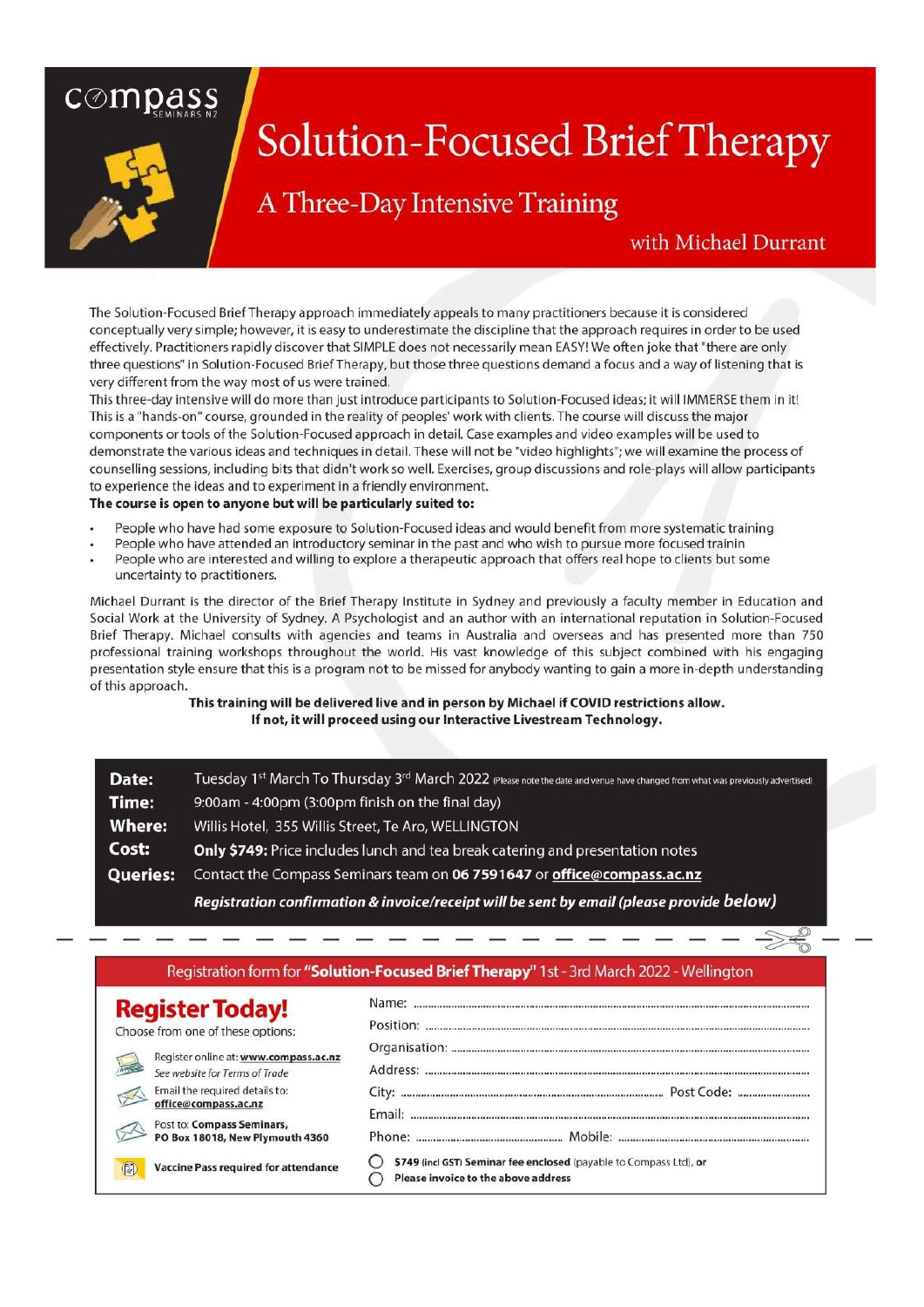### Want to Learn More About Your Legal Rights on Certain Topics?

Community Law Wellington & Hutt Valley is offering a fresh series of 3 hour workshops on essential kaupapa for individuals and organisations, arming you with the legal knowledge you need to advocate effectively.

The series are designed to blend the legal basics with their practical application, offering the legal expertise of our roia working in the sector, sign up to find out more…

### Introduction to Benefit Law

Tuesday February 15th 2022 Common benefit entitlement issues and advocating for your client.

### Immigration Law, Migration exploitation & services

Tuesday 15th March 2022 Learn about residence pathways and temporary visa options, including the new Migrant Exploitation Protection Visa

### Legal Rights Oranga Tamariki & Care of children

Tuesday 19th April 2022

Get a handle on legal pathways through the Oranga Tamariki system policies and rights. Gain more knowledge with the law, support systems and treatment.

Click here to register [Registration for Community](https://docs.google.com/forms/d/e/1FAIpQLSepKo6I2AhdbavH8rbYsbgX0WchIkbhHH5pR9Xk2XNztTGdZA/viewform)  [Advocacy Training 2021 \(google.com\)](https://docs.google.com/forms/d/e/1FAIpQLSepKo6I2AhdbavH8rbYsbgX0WchIkbhHH5pR9Xk2XNztTGdZA/viewform)

### Start 2022 with a Free Professional Development Workshop

\_\_\_\_\_\_\_\_\_\_\_\_\_\_\_\_\_\_\_\_\_\_\_\_\_\_\_\_\_\_\_\_\_\_\_\_\_\_\_\_\_\_\_\_

Calling all teachers and educators, despite previous efforts (thanks COVID) we are officially taking our [Yo](https://sustaintrust.us16.list-manage.com/track/click?u=e3ea40b79a9c26edd1e13c2bc&id=e3c4c70944&e=8d1044af44)[ur Sustainable School](https://sustaintrust.us16.list-manage.com/track/click?u=e3ea40b79a9c26edd1e13c2bc&id=44dec61d92&e=8d1044af44) programme nationwide.

Your Sustainable School National is a free 1-day workshop to teach you how to build and roll out sustainability focussed, climate action, waste reduction systems at your kura/school or kōhanga/ early childhood centre.

Each workshop is tailored to the area it is in so you'll

be sure to make great connections along the way.

See if there is one near you:

[Papaioea / Palmerston North](https://sustaintrust.us16.list-manage.com/track/click?u=e3ea40b79a9c26edd1e13c2bc&id=0da2c07835&e=8d1044af44) - Tuesday, 15 February

[Kirikiriroa/Hamilton](https://sustaintrust.us16.list-manage.com/track/click?u=e3ea40b79a9c26edd1e13c2bc&id=1ec9c23670&e=8d1044af44) - Tuesday, 8 March

Tauranga - [Wednesday, 9 March](https://sustaintrust.us16.list-manage.com/track/click?u=e3ea40b79a9c26edd1e13c2bc&id=d03fac24a2&e=8d1044af44)

Rotorua - [Wednesday, 30 March](https://sustaintrust.us16.list-manage.com/track/click?u=e3ea40b79a9c26edd1e13c2bc&id=ea7f216f43&e=8d1044af44)

Taupō - [Thursday, 31 March](https://sustaintrust.us16.list-manage.com/track/click?u=e3ea40b79a9c26edd1e13c2bc&id=6b47222093&e=8d1044af44)

[Tairāwhiti/Gisborne](https://sustaintrust.us16.list-manage.com/track/click?u=e3ea40b79a9c26edd1e13c2bc&id=6cd8221e62&e=8d1044af44) - Wednesday, 11 May

These workshops are free thanks to funding from the Ministry for the Environment

\_\_\_\_\_\_\_\_\_\_\_\_\_\_\_\_\_\_\_\_\_\_\_\_\_\_\_\_\_\_\_\_\_\_\_\_\_\_\_\_\_\_\_\_\_

### Diversity and Inclusion Workshop

[Diversity and Inclusion: how to become a better ally for](https://sustaintrust.us16.list-manage.com/track/click?u=e3ea40b79a9c26edd1e13c2bc&id=5f0d8a10fe&e=8d1044af44)  [our Black and Indigenous People of](https://sustaintrust.us16.list-manage.com/track/click?u=e3ea40b79a9c26edd1e13c2bc&id=5f0d8a10fe&e=8d1044af44)  Colour [communities](https://sustaintrust.us16.list-manage.com/track/click?u=e3ea40b79a9c26edd1e13c2bc&id=5f0d8a10fe&e=8d1044af44)

An interactive workshop that will challenge participants to look deep into their behaviour and the behaviours of our community and learn more about how they can be stronger and better together.

Saturday, 19 February from 10 am to 4 pm, Innermost Gardens, Mount Victoria.

\_\_\_\_\_\_\_\_\_\_\_\_\_\_\_\_\_\_\_\_\_\_\_\_\_\_\_\_\_\_\_\_\_\_\_\_\_\_\_\_\_\_\_\_\_

### Smart Newtown - New Classes Soon!

11 Constable Street, Newtown Monday - Friday 9am - 6pm Saturday 10am - 2.30pm **[Website](https://www.smartnewtown.org.nz/)** 

Smart Newtown wants to support the Newtown Community to be empowered to participate in the digital world - to have the skills, confidence and motivated to use computers and the internet.

Need help with that?

New courses, workshops and classes to be added soon!

To find out more details, sign up for the mailing list here: [http://eepurl.com/hr874H](http://eepurl.com/hr874H%C2%A0)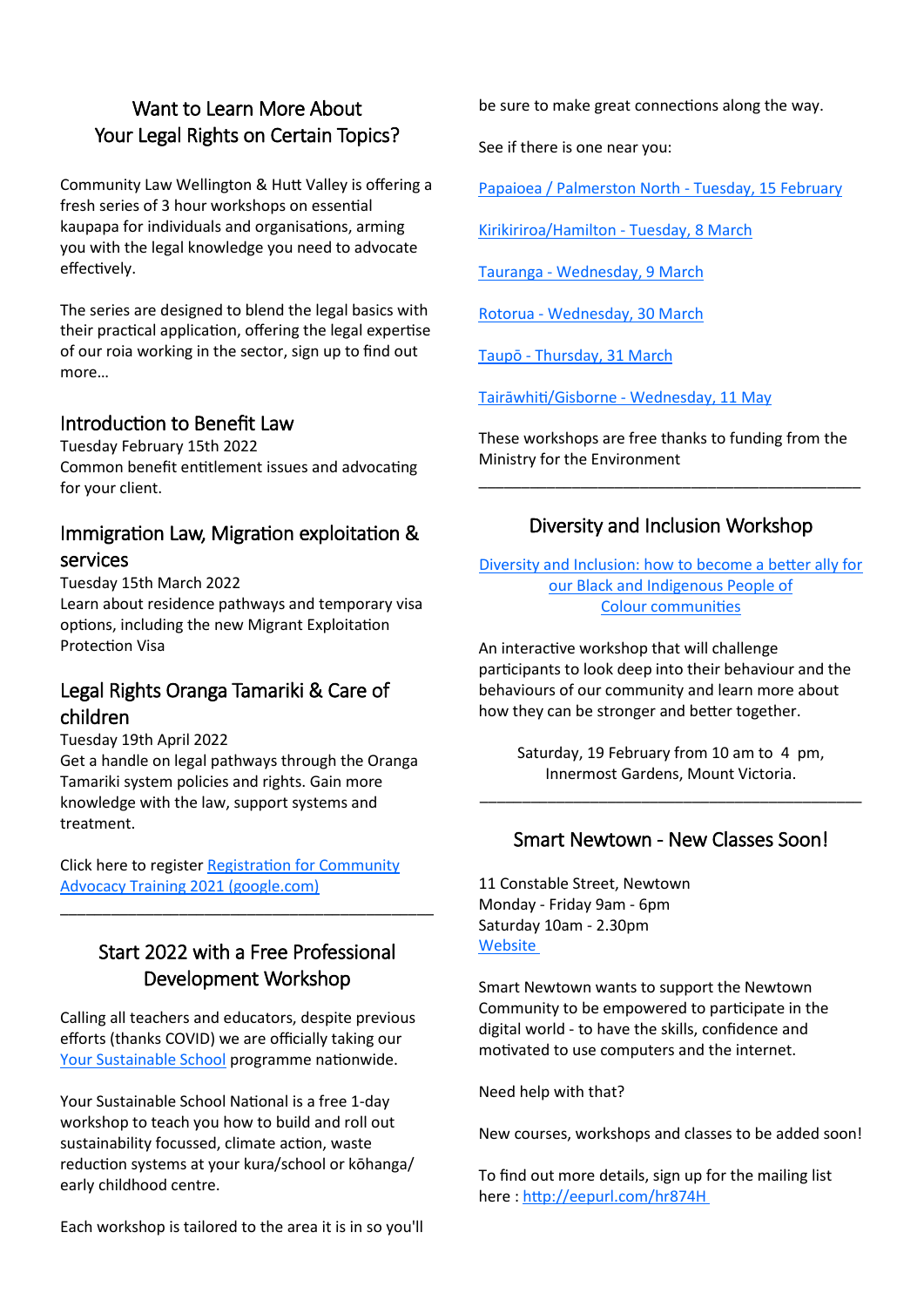### Governance Bytes 2022 Series LEAD - Centre for Not For Profit Leadership

Being on Board

24 February

The purpose of boards and why we have them, the various types of boards, and the sort of work involved in governance.

Including Everyone

31 March

The importance of building diversity on boards and how to keep a board with a diverse range of board members.

Foundations of a Successful Partnership 28 April

Getting the balance right between governance and management. Who does what and where the lines of responsibility fall.

Let's Get Personal

26 May

Strategies for dealing with difficult personalities including how to get an ineffective board member to move on.

Toeing The Line

30 June

Compliance requirements and obligations of individuals and boards, legal structures, and ways of managing conflicts of interest.

Meetings That Matter

28 July

Ways to ensure board meetings are productive, effective and make the most of the intelligence around the table.

Rules of Engagement 25 August The 3 Ps - policies, procedures and plans. What exactly are policies and why are they important to your organisation.

Hooking the Good Ones 29 September Recruiting and retaining the right people to your board as well as how to evaluate and up-skill your board members' own governance abilities.

To see the full list of Courses or Register [Click Here](https://events.humanitix.com/governance-bytes-workshop-series-axco1d7u?mc_cid=44cda74ab7&mc_eid=5e4e53512a)

### **AWARENESS WEEKS**

### February, Hui-tanguru, Pēpuere

1 February Chinese New Year Friday 1 February 2022 Check for celebrations in your area [https://publicholidays.co.nz/chinese](https://publicholidays.co.nz/chinese-new-year/)-new-year/

1 February Heart Health Awareness Month [https://www.heartfoundation.org.nz/get](https://www.heartfoundation.org.nz/get-involved/big-heart-appeal/street-collection)-involved/bigheart-[appeal/street](https://www.heartfoundation.org.nz/get-involved/big-heart-appeal/street-collection)-collection

1 February Aotearoa Bike Challenge Month <https://www.lovetoride.net/nz>

2 February World Wetlands Day [https://www.wetlandtrust.org.nz/what](https://www.wetlandtrust.org.nz/what-we-do/world-wetlands-day/)-we-do/world[wetlands](https://www.wetlandtrust.org.nz/what-we-do/world-wetlands-day/)-day/

4 February World Cancer Day <https://www.worldcancerday.org/>

6 February Waitangi Day Check for celebrations in your area [https://www.waitangi.org.nz/whats](https://www.waitangi.org.nz/whats-on/events/)-on/events/

11 February International Day of Women and Girls in Science [International Day of Women and Girls in Science](https://womeninscienceday.org/WISID_WP/) [\(external link\)](https://womeninscienceday.org/WISID_WP/)

Monday 21 February 2022 [International Mother Language Day\(external link\)](http://www.un.org/en/events/motherlanguageday/)

20 February World Day of Social Justice [https://www.un.org/en/observances/social](https://www.un.org/en/observances/social-justice-day)-justice-day

1—28 February

[Stand up and move more in February](https://wellplace.nz/event-calendar/move-more-in-february/?date=2022-02-01)

Get active during the last official month of summer see how you can encourage your people to stand up and move more.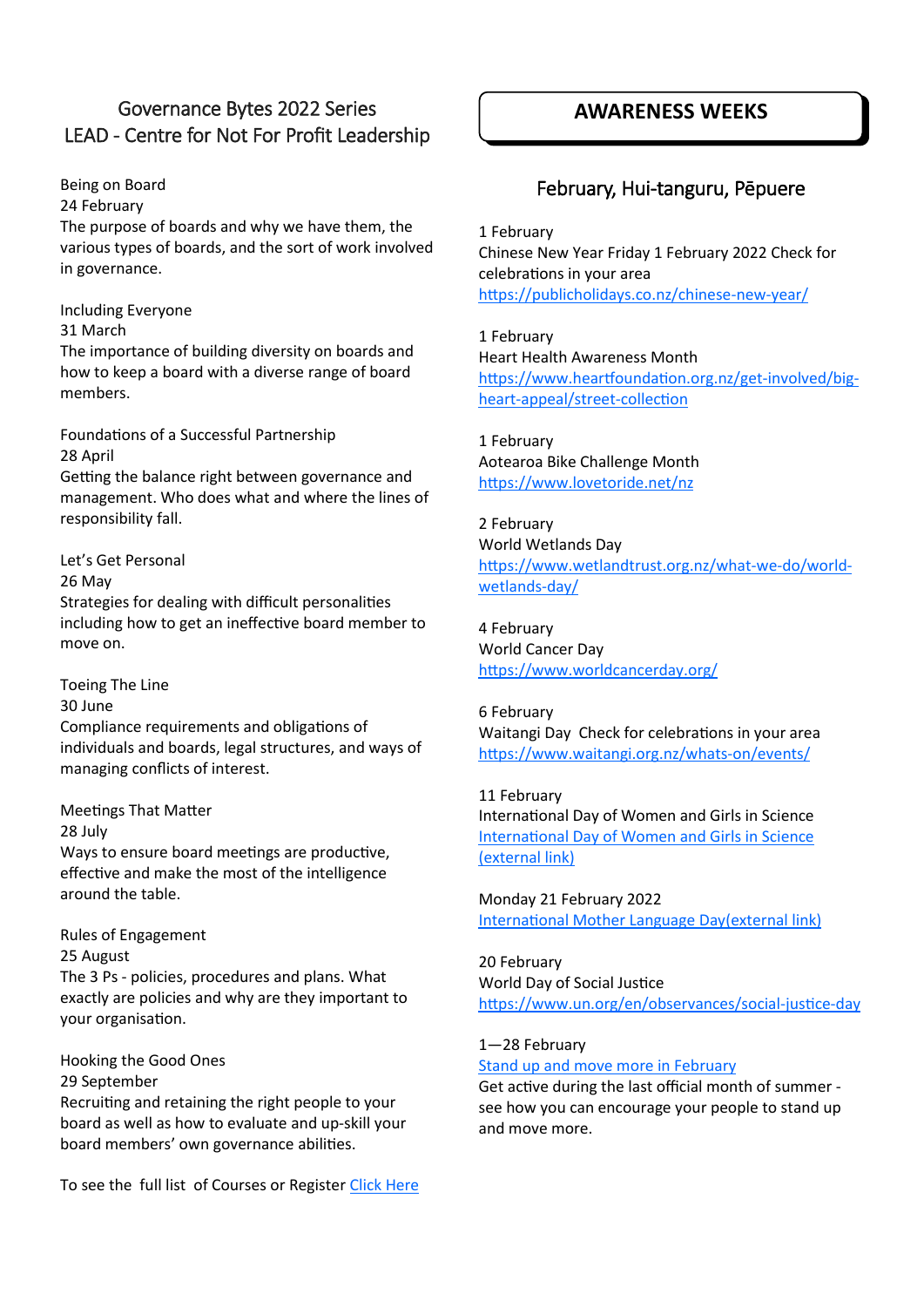### **EMPLOYMENT OPPORTUNITIES**

### Employment Consultant

**Wellington After-Care Association Inc. Community Services & Development Employment Services Fulltime**

### **About the business**

Evaro / Wellington After-Care Association was established in 1928 and provides community-based services which aim to assist adults with intellectual and/or psychiatric disabilities by providing appropriate learning programmes, activities, and employment support.

We are looking for an energetic and outgoing person who can easily adapt to the challenges of supporting someone with a disability to achieve their employment goal.

### **About the role**

Evaro has an exciting opportunity for an enthusiastic and dynamic professional within our employment support service, Evaro Employment. This is a 30-hour per week position.

The successful individual will help support people with disabilities into the competitive workforce by developing opportunities for people to engage in job search skills; resume and application preparation, interviewing, and obtaining employment. The successful candidate will also provide training and support to both the individual and the employer fostering independence, success, and inclusion in the workplace.

We are looking for a dynamic person who can quickly take the lead and get things done - someone who can develop employment opportunities and coordinate placements into work - able to approach employers and provide on-going supports so individuals with disabilities can gain and maintain competitive employment. It would be beneficial to have a solid experience working with people with disabilities and /or mental health consumers. It would be a plus if this person had sales or other similarly applicable experience.

Although not required a Bachelors Degree in Education, Psychology, Social Work, Marketing, or related field is preferred. Candidates must have a

professional work ethic and excellent interpersonal skills.

A reliable means of transportation and a clean driving record is required. Previous experience is a plus. The position is based in Wellington.

Please forward your CV and Covering Letter to Kervin Farr: [kervin@evaro.nz](mailto:kervin@evaro.nz) or to request a position description. *Evaro / Wellington After-Care Association is an Equal Opportunity Employer.*

### Wellington Community Law Roles Available

*\_\_\_\_\_\_\_\_\_\_\_\_\_\_\_\_\_\_\_\_\_\_\_\_\_\_\_\_\_\_\_\_\_\_\_\_\_\_\_\_\_\_\_\_\_*

We are currently recruiting for a **Kaiwhakahaere Kiripaepae/Receptionist** to replace Laura in Pōneke (30 hours/week). The trademe ad can be found here: [https://www.trademe.co.nz/a/jobs/office](https://www.trademe.co.nz/a/jobs/office-administration/reception/wellington/wellington/part-time/listing/3425920266?bof=OAn8hiee)[administration/reception/wellington/wellington/part](https://www.trademe.co.nz/a/jobs/office-administration/reception/wellington/wellington/part-time/listing/3425920266?bof=OAn8hiee)[time/listing/3425920266?bof=OAn8hiee](https://www.trademe.co.nz/a/jobs/office-administration/reception/wellington/wellington/part-time/listing/3425920266?bof=OAn8hiee)

We are also looking for a **Ringakaute Kaiāwhina (Accounts Assistant**) who will also be based in Wellington (15 hours/week) [https://](https://www.trademe.co.nz/a/jobs/accounting/other/wellington/wellington/part-time/listing/3426027986?bof=zl3EHNmV) [www.trademe.co.nz/a/jobs/accounting/other/](https://www.trademe.co.nz/a/jobs/accounting/other/wellington/wellington/part-time/listing/3426027986?bof=zl3EHNmV) [wellington/wellington/part](https://www.trademe.co.nz/a/jobs/accounting/other/wellington/wellington/part-time/listing/3426027986?bof=zl3EHNmV)-time/listing/3426027986? [bof=zl3EHNmV](https://www.trademe.co.nz/a/jobs/accounting/other/wellington/wellington/part-time/listing/3426027986?bof=zl3EHNmV)

Both positions close on **February 8th**

### Experience Matchmaker

**\_\_\_\_\_\_\_\_\_\_\_\_\_\_\_\_\_\_\_\_\_\_\_\_\_\_\_\_\_\_\_\_\_\_\_\_\_\_\_\_\_\_\_\_\_**

Hono Mai | Join In! Porirua, Wellington \$35 per hour Job Description

A unique opportunity to build relationships between people with disabilities and their wider community. This is a new role, so bring your own ideas and visions as to how we can encourage delightful experiences.

This is a 6 month contract for 10 hours per week, at \$35 per hour. Hours and rate can be flexible for the right person.

Please visit [www.joinin.nz](http://www.joinin.nz) to find out more about Hono Mai.

Apply Here [https://dogoodjobs.co.nz/jobs/experience](https://dogoodjobs.co.nz/jobs/experience-matchmaker/)[matchmaker/](https://dogoodjobs.co.nz/jobs/experience-matchmaker/)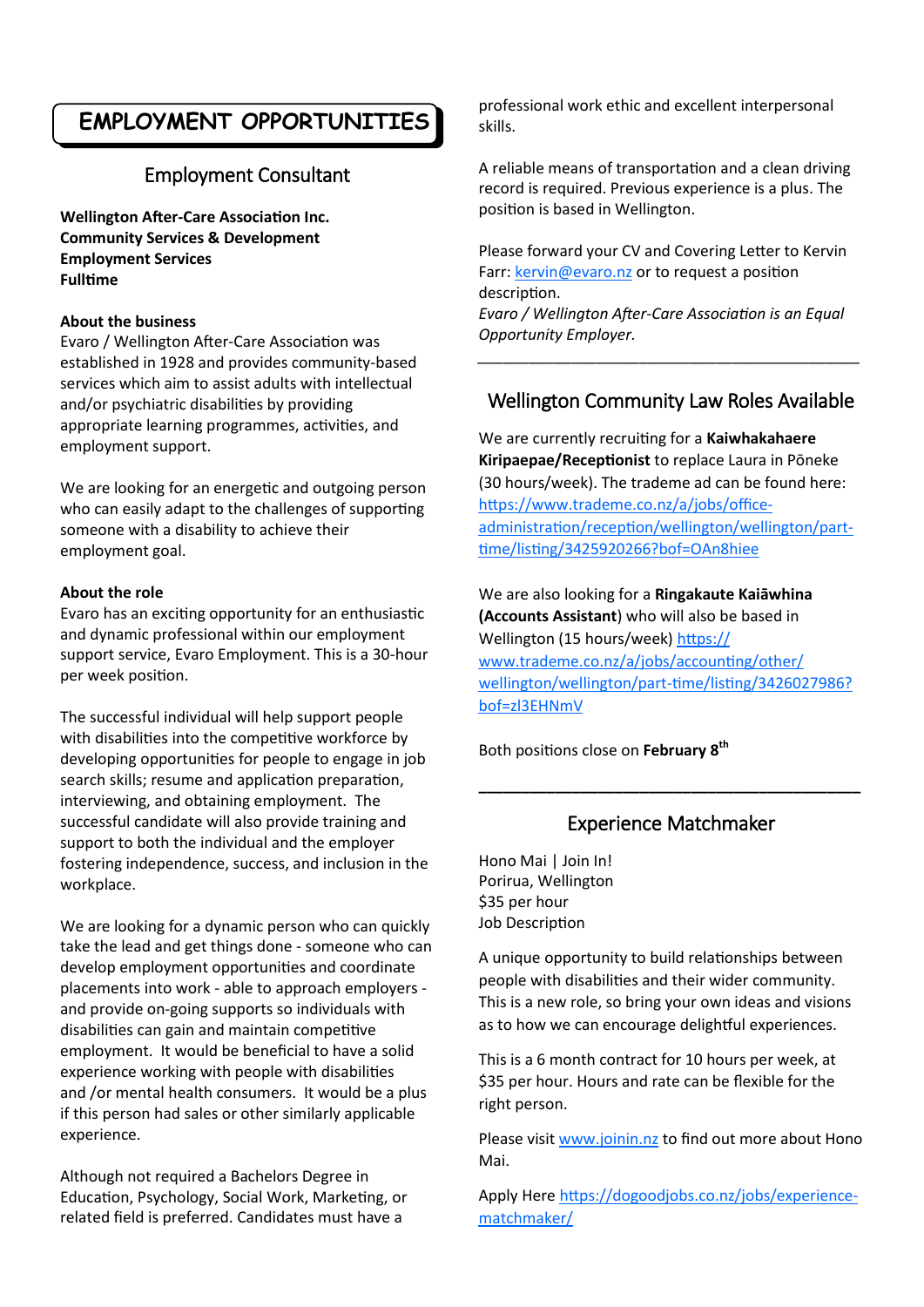

people helping people āwhina tātou

### **Senior Social Worker**

Full time role - 37.5 hours per week

#### Wellington Catholic Social Services is looking for a Senior Social Worker

We are looking for an experienced Social Worker to join our team at Catholic Social Services located in Wellington. This is a challenging and rewarding position. In this position you will have the chance to play a key role in the development of Catholic Social Services and contribute to a dynamic team.

The job involves working alongside individuals and families, ensuring they have access to all the supports they need for successful outcomes in their lives. In this role you will work with children, young people, couples and families. You will have a passion for people and a commitment to their well-being.

The successful applicant will have:

- A proven record of applying the principles of Te Tiriti O Waitangi and the implementation of Mātauranga Maori and Te Ao Maori in all aspects of Social Work practice.
- An understanding of bi-cultural and multi-cultural environments, able to deliver culturally competent services.
- Preferably a minimum of four years post-graduate experience working as a social worker with ٠ well-developed case management skills
- Strong administration and documentation skills
- Experience working with issues of family harm, and protection of children
- Excellent communication and well-developed interpersonal skills
- Experience working collaboratively in the community and with agencies across the social service  $\bullet$ sector
- Current registration as a social worker and have completed a tertiary qualification in social work
- Covid-19 vaccination passport

For a copy of the job description, application form and/or additional information, please email reception@wn-catholicsocialservices.org.nz or phone 04 385 8642

Applications close at 3pm Friday 11<sup>th</sup> February 2022

Please email your CV, including three clinical referees, completed application form and covering letter to reception@wn-catholicsocialservices.org.nz

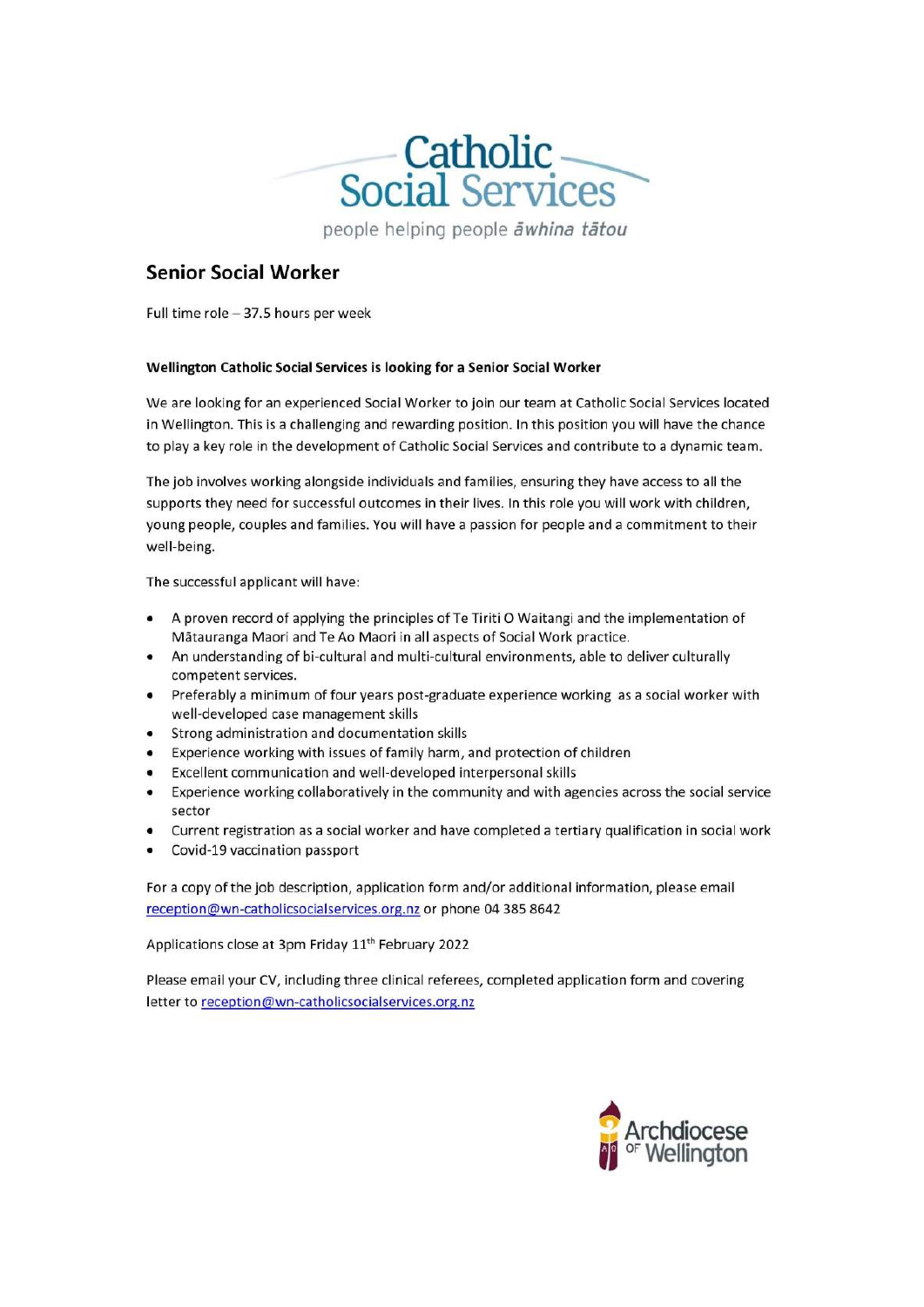### Get your household and business traffic light ready by downloading our posters and resources

### My Vaccine Pass posters

Businesses must display posters advertising if they require people entering to have a My Vaccine Pass Kia ora  $-$  Vaccine pass required for entry  $-$  version 1 [PDF, 115 KB]

Kia ora  $-$  Vaccine pass required for entry  $-$  version 2 [PDF, 86 KB]

Kia ora — [Please have your vaccine pass ready](https://covid19.govt.nz/assets/resources/vaccine-resources/COVID-19-Kia-ora-Please-have-your-vaccine-pass-ready.pdf) [PDF, 116 KB]

[Vaccine pass required for entry](https://covid19.govt.nz/assets/resources/vaccine-resources/COVID-19-Vaccine-pass-required-for-entry.pdf) [PDF, 86 KB]

[Verifying vaccine passes](https://covid19.govt.nz/assets/COVID-19-Protection-Framework/0281MBI_CPF-B1_A2_Asset-9.pdf) — please be patient [PDF, 1.5 MB]

Vaccine pass required — [Red settings are currently in place](https://covid19.govt.nz/assets/COVID-19-Protection-Framework/CPF_VaccinePassRequiredRedSettings_A4_V1.pdf) [PDF, 1.5 MB]

Vaccine pass required — [Orange settings are currently in place](https://covid19.govt.nz/assets/COVID-19-Protection-Framework/CPF_VaccinePassOrangeSettings_A4_V1.pdf) [PDF, 1.5 MB]

### **No Vaccine Pass required**

[No vaccine pass required —](https://covid19.govt.nz/assets/COVID-19-Protection-Framework/CPF_NoVaccinePassBasicNeedsService_A4_V1.pdf) basic needs service [PDF, 1.5 MB]

No vaccine pass required — [Orange settings are currently in place](https://covid19.govt.nz/assets/COVID-19-Protection-Framework/CPF_NoVaccinePassOrangeSettings_A4_V1.pdf) [PDF, 1.5 MB]

No vaccine pass required — [Red settings are currently in place](https://covid19.govt.nz/assets/COVID-19-Protection-Framework/CPF_NoVaccinePassRedSettings_A4_V1.pdf) [PDF, 1.5 MB]

### If you are self-isolating at home

[Make a plan if you get COVID](https://covid19.govt.nz/assets/resources/posters/COVID-19-Readiness-Checklist.pdf)-19 [PDF, 121 KB]

Kia ora — we're self-[isolating. Please do not enter](https://covid19.govt.nz/assets/COVID-19-Protection-Framework/CPF_GreetingSelfIsolatingDoNotEnter_A4_V1.pdf) [PDF, 1.5 MB]

[Self isolating timeline](https://covid19.govt.nz/assets/resources/posters/care-in-the-community-self-isolating-timeline.pdf) [PDF, 90 KB]

[Support if you get COVID](https://covid19.govt.nz/assets/resources/posters/care-in-the-community-support-if-you-get-COVID-19.pdf)-19 [PDF, 227 KB]

[Get a QR code poster for your home\(external link\)](https://qrform.tracing.covid19.govt.nz/?_ga=2.64790828.2028072038.1643154582-1198755226.1631576191)

### Posters in other languages

We have some posters in other languages.

Find the language you want and then go to the 'Posters and resources' section.